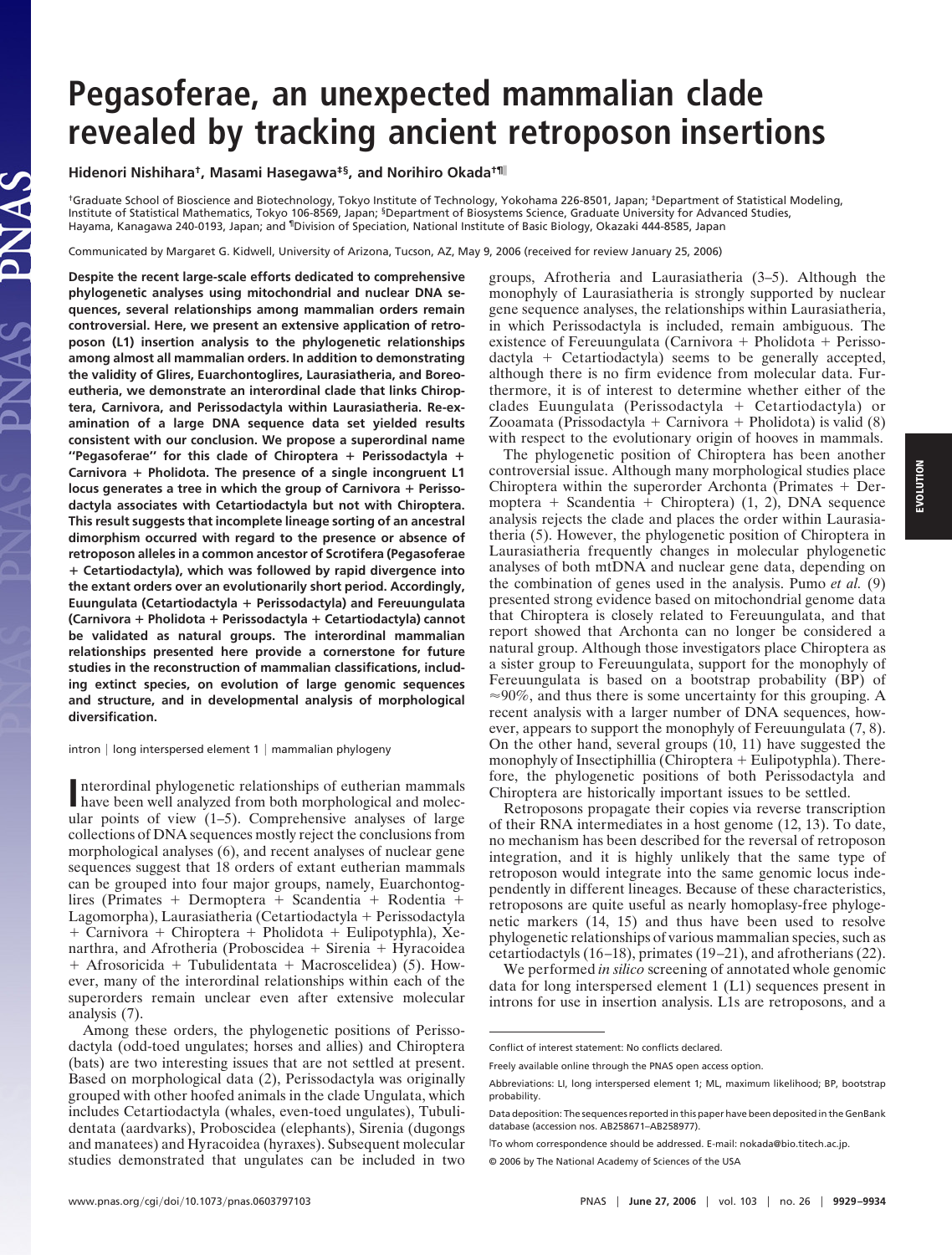major long interspersed element (LINE) family distributed in all mammalian genomes (23). Because L1 sequences occupy a large portion (16%) of the human genome (24), L1s are one of the best-characterized LINEs and thus have been analyzed in detail (25). Mammalian L1s are classified into  $>50$  subfamilies based on diagnostic motifs and nucleotides in their 3' UTR region (26, 27). Additionally, although the full length of L1 is  $\approx$ 6 kb, many L1 sequences in genomes are present as partial elements, the lengths of which vary by several hundred base pairs (28). This partial L1 is caused by truncation, in which synthesis of L1 cDNA from the 3' UTR is terminated during the integration process. These characteristics of L1s make them almost completely free of homoplasy, because it is unlikely that insertions of a member of a certain L1 subfamily occurred independently in the same orthologous locus with the same truncated length in different lineages during evolution.

Comparative analysis of orthologous DNA sequences among mammalian orders has been recently performed on a large scale, and several retroposon-inserted loci that may be phylogenetically informative have been isolated (29–31). However, all of the data provided by these analyses are not sufficient to delineate certain interordinal relationships because of the small number of mammalian species compared. For example, Thomas *et al.* (29) provided a few loci in which retroposon insertions are shared by artiodactyls and carnivores but not by primates and rodents, but their phylogenetic implications are still ambiguous because retroposon presence or absence in other orders of Laurasiatheria, such as Perissodactyla, Chiroptera, and Eulipotyphla, is unknown.

In the present study, we performed a comprehensive comparison of many orthologous retroposon loci among all orders of eutherian mammals (except for Pholidota) to reconstruct interordinal mammalian phylogeny and especially to address the phylogenetic positions of Perissodactyla and Chiroptera. We demonstrate that these orders are closer than previously expected, forming a clade with Carnivora.

## **Results and Discussion**

**Validity of the L1 Insertion Method by Showing Further Evidence for Monophyly for Euarchontoglires, Laurasiatheria, and Boreoeutheria.** Because the divergence periods of the major orders of eutherian mammals occurred 70–110 million years ago, it is, in general, extremely difficult to obtain orthologous sequences by PCR from such distantly related mammalian species. To avoid that difficulty, we compared L1 insertions in PCR-amplified introns by using primers for the 3' and 5' flanking exons of four mammalian species (human, mouse, dog, and cow) according to the procedure shown in Fig. 1 (see *Materials and Methods*). By comparing L1 insertions at 192 loci among various mammals, we found 44 parsimony-informative loci that indicated interordinal phylogenetic relationships (Table 2, which is published as supporting information on the PNAS web site). Among them, nine loci support the monophyly of Euarchontoglires (Fig. 2), clearly rejecting other hypotheses ( $P < 0.001$ , calculated according to ref. 8). For three loci, we confirmed that L1 insertions were found in all five orders of Euarchontoglires (Table 2 and Fig. 4*A*, which are published as supporting information on the PNAS web site). This finding is evidence of retroposon insertions that confirms the monophyly of Euarchontoglires.

In addition, we found two loci, INT276 and INT0894, at which insertions of L1MA6 and MLT1A0 are shared in rodents and rabbit, indicating the monophyly of Glires (Figs. 2 and 4*B*). The positions of Rodentia and Lagomorpha by nuclear DNA and mtDNA analyses are still controversial (5, 32, 33), whereas morphological approaches support the monophyly of Glires (1, 2) with  $>10$  morphological synapomorphic characters (34). Our retroposon data for two loci support the monophyly of Glires as well.



**Fig. 1.** The *in silico* screening of genomic data for L1 sequences in introns performed in this study by using the databases available from University of California Santa Cruz Genome Bioinformatics (http://genome.ucsc.edu). The number of L1 insertions found and the number of loci used in interexonic PCR are shown for each species. The L1MA and L1MB are L1 subfamilies used for insertion comparison in this study. hg16, mm4, canFam1, and bosTau1 denote the database versions of human, mouse, dog, and cow, respectively.

We discovered nine loci that indicate the monophyly of Laurasiatheria (Figs. 2 and 4*C*). Although the monophyly of Laurasiatheria is currently supported by a nuclear gene analysis (5), it is ambiguous with regard to mtDNA data because the phylogenetic position of the hedgehog lineage often comes to a root of eutherians (32). Our present data strongly support the result of nuclear DNA sequence analysis, confirming that the hedgehog is also within Laurasiatheria by one locus (INT713). The conflicting result from mtDNA sequence analysis is probably caused by the high substitution rates of mtDNA and analytical artifacts (35). We characterized many informative L1 loci supporting the monophyly of Laurasiatheria ( $P < 0.001$ ; ref. 8), implying that this clade existed for a relatively long period. It is interesting to note that Laurasiatherian species are extremely diverse morphologically and that morphological studies found no synapomorphy for the clade, suggesting that future paleontological analysis of extinct species may recognize an ancestral Laurasiatherian species. The validity of Laurasiatheria clearly rejects the Archonta hypothesis proposed by morphological studies (1, 2).

We also found 10 loci that parsimoniously indicate the monophyly of Boreoeutheria (Euarchontoglires Laurasiatheria; Figs. 2 and 4*D*). Morphological analyses have not suggested the monophyly of the clade (2, 6), whereas comprehensive analyses of a large number of nuclear DNA sequences support the clade (5). The monophyly of the group has not been supported by mtDNA analysis (32) because of the misleading positions of hedgehog and rodents, which tend to be regarded as basal lineages of Eutheria. In addition to recent molecular phylogenetics, our retroposon insertion data provide conclusive evidence for the monophyly of Boreoeutheria ( $P < 0.001$ ; ref. 8).

We previously analyzed the Afrotherian clade in detail (22). In the present study, we isolated two additional loci in which AfroSINEs (Afrotheria-specific retroposons) are inserted in the genome of a common ancestor of Afrotheria. These six loci in total constitute convincing evidence for the Afrotheria clade  $(P < 0.01$ ; ref.8 and Fig. 2).

**Pegasoferae: An Unexpected Clade Within Laurasiatheria.** As described in the Introduction, the interordinal relationships within Laurasiatheria have not been resolved. We provide here three loci, which strongly indicate that Eulipotyphla diverged first in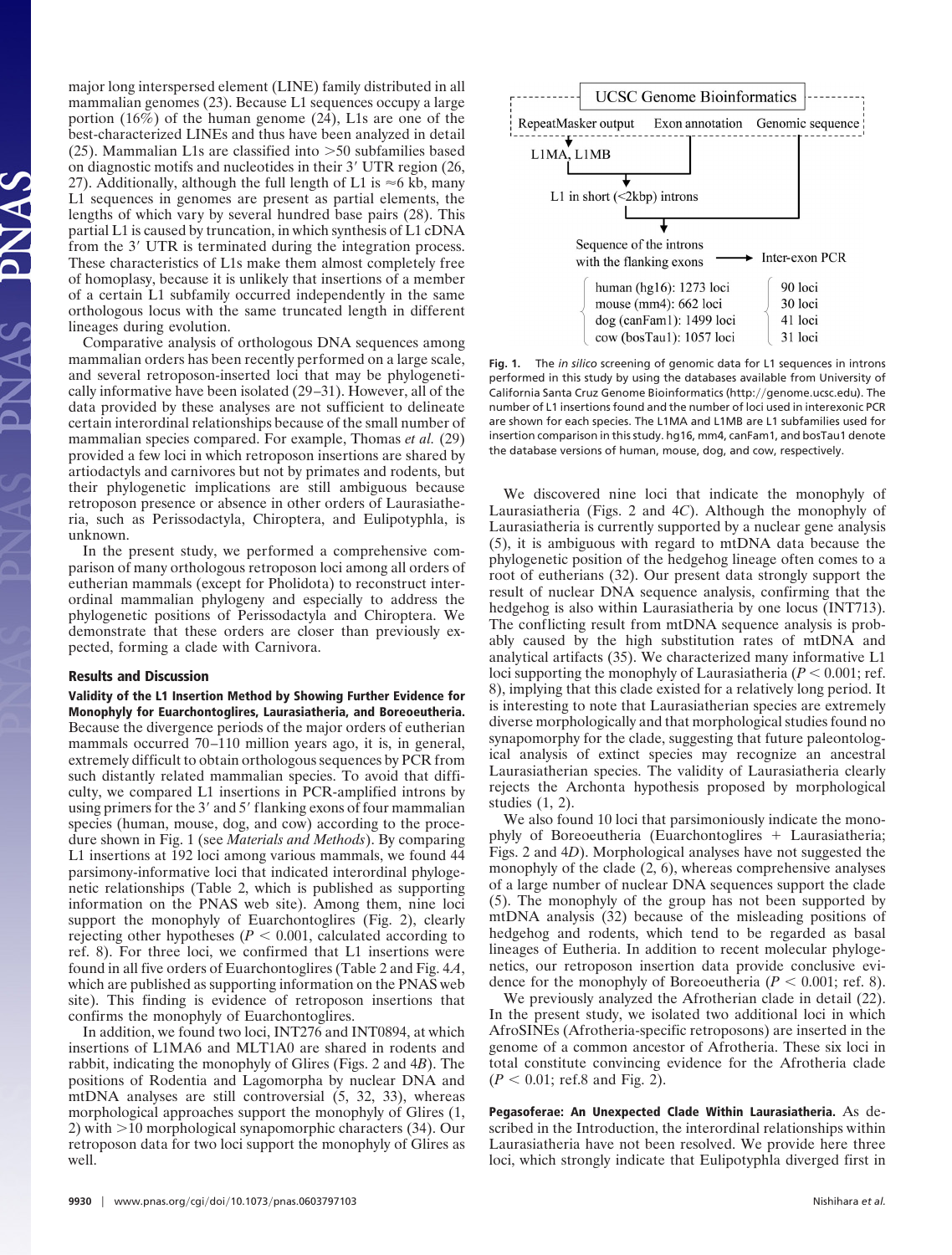

**Fig. 2.** An interordinal mammalian phylogeny reconstructed by our retroposon insertion analysis. Downward arrows denote insertions of retroposons into each lineage. Locus INT283, denoted by a dashed arrow, supports the monophyly of Cetartiodactyla, Perissodactyla, and Carnivora. The loci surrounded by dashed lines in Afrotheria were identified in our previous study (22). Asterisks below the branches denote that the monophylies are statistically significant (\*, *P* < 0.05; **\*\***, *P* 0.01; **\*\*\***, *P* 0.001).

Laurasiatheria ( $P < 0.05$ ; ref. 8 and Figs. 2 and 4*E*). Our L1 insertion patterns validate the monophyly of Scrotifera (Chirop $tera + Carnivora + Pholidota + Perissodactyla + Cetartiodac$ tyla) proposed by Waddell *et al.* (36). Remarkably, four loci (INT165, INT265, INT382, and INT391) indicate the monophyly of Carnivora, Perissodactyla, and Chiroptera, excluding Cetartiodactyla and Eulipotyphla (Fig. 3 and Table 2). It should be noted that these insertions are inconsistent with the Fereuungulata clade (36). The bootstrap values to support Fereuungulata (32, 37) are not high; thus, the validity remains controversial (7). The present analysis provides conclusive evidence that Chiroptera is nested deeply within Laurasiatheria, and we named this clade Pegasoferae (see below).

**Reanalysis of the Nuclear Sequence Data of Murphy et al.** Murphy *et al.* (5) have made an important contribution to elucidating phylogenetic relationships of major mammalian lineages. Because the interordinal relationships in Laurasiatheria are still ambiguous (7), we here reanalyzed their nuclear sequence data about the laurasiatherian species. All 105 possible trees among Chiroptera, Eulipotyphla, Carnivora, Perissodactyla, and Cetartiodactyla, with Euarchontoglires as an outgroup, were examined. The maximum-likelihood (ML) tree for Murphy's 10,666 site data set (which excludes indels and missing data) is Tree-1, as shown in Table 1, which supports the Chiroptera

Perissodactyla/Carnivora clade (although with only a 35% BP; Fig. 5, which is published as supporting information on the PNAS web site). This tree coincides with the tree reconstructed by our L1 analysis including the monophyly of Carnivora, Perissodactyla, and Chiroptera (Fig. 2). Although Tree-1 is the ML tree for the 10,666-site data set, other trees are also nearly equally likely from this data set (Table 1). The BPs for the Chiroptera  $+$ Carnivora  $+$  Perissodactyla clade were 35% and 12%, respectively, from the Murphy's 10,666- and 16,671-site data (Fig. 6, which is published as supporting information on the PNAS web site), and those for Fereuungulata were 17% and 37% for these data (Figs. 5 and 6). Murphy *et al.* (5) suggested the Cetartio $d$ actyla + Perissodactyla + Carnivora + Pholidota clade, but bootstrap support was only 59%. Although Baysesian posterior probability for this clade was 98%, it is well known that it tends to give overconfidence (8, 38). Thus, the data from Murphy *et al.* (5) do not contain enough information to settle the issue of the position of Chiroptera relative to Fereuungulata.

The mitochondrial genome analysis suggested Tree-2: (Eulipotyphla, (Chiroptera, (Cetartiodactyla, (Perissodactyla, Carnivora)))) as the most likely tree (Tables 5 and 6), irrespective of whether the analysis was performed at the amino acid or codon level; moreover, that mitochondrial analysis suggested that Tree-1 is unlikely, even though it was suggested by our L1 insertion analysis. Tree-1 was rejected with the most conserva-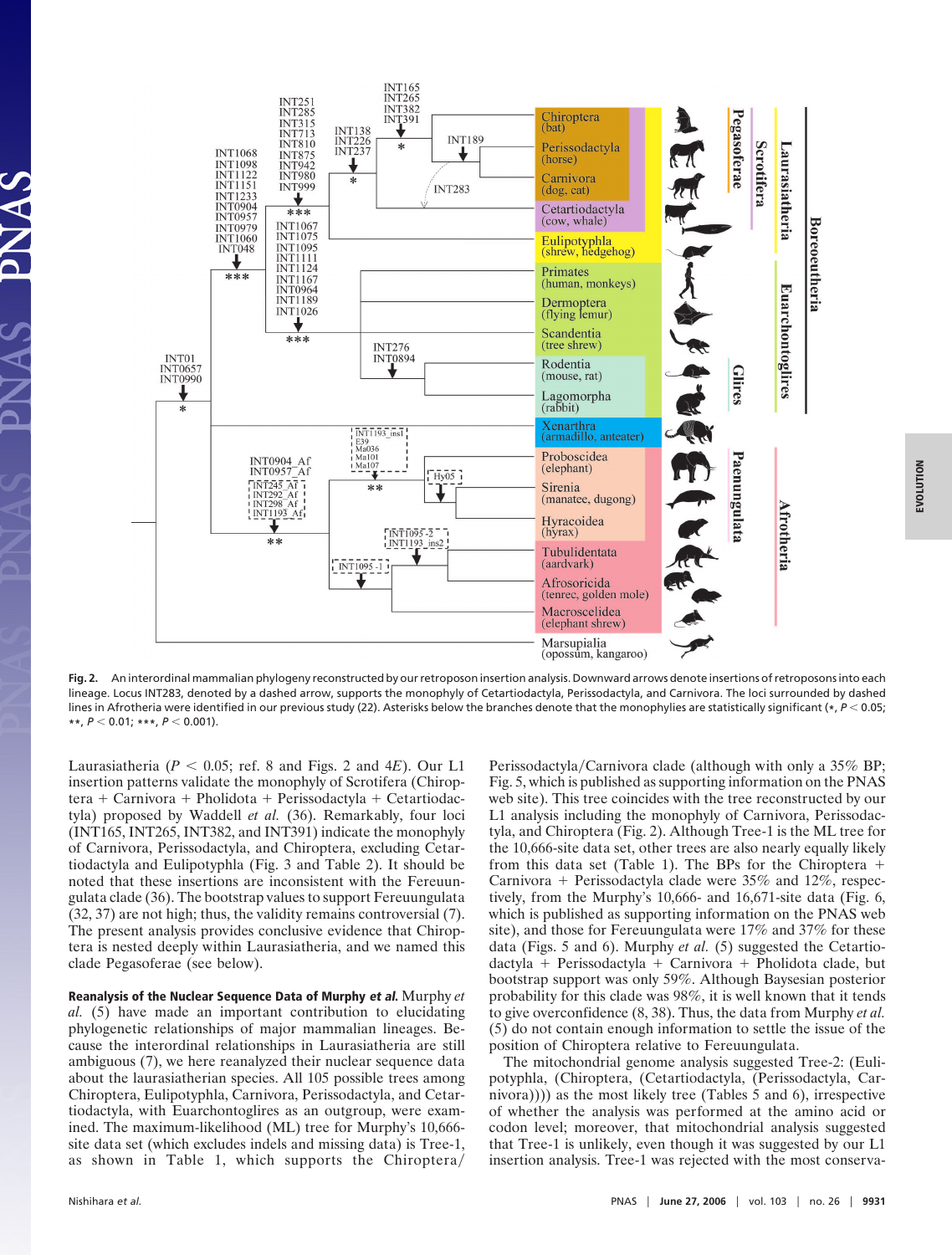

**Fig. 3.** An example of INT391 locus suggesting Pegasoferae clade. (*A*) An electrophoretic profile of PCR products of locus INT391, in which L1 is present in horse, cat, and bat, but not other mammals. The larger size of the mouse PCR product is caused by species-specific insertions of another retrotransposon (database position chr19:55196706–55197619 in mm7). M, size markers (øX174HincII digest). (*B*) An alignment of locus INT391 sequences. Thick and thin lines denote the L1 and the direct repeat sequences, respectively, that were generated during integration. The central region of the inserted L1 sequence is omitted.

tive test (39), although it was marginally at the 5% level (Tables 5 and 6). However, the monophyly of Fereuungulata, excluding Chiroptera as an outgroup, was supported with only 87% and 84% BP from the amino acid and codon analyses, respectively (Fig. 7, which is published as supporting information on the PNAS web site), and the position of Chiroptera in Laurasiatheria also remained uncertain from the mitochondrial genome analyses.

**Characterization of an Inconsistent Locus.** In addition to the four loci that support the Pegasoferae clade, we isolated one L1 locus (INT283) that indicates the monophyly of Carnivora, Perissodactyla, and Cetartiodactyla, supporting Fereuungulata. The probability of homoplasy can be considered extremely low for L1 insertions, and the same target-site duplications (that are produced in the process of integration) were clearly observed for both patterns of the insertions (Figs. 3*B* and 4*F*). Thus, this inconsistency cannot be explained by homoplasy, and both of the incongruent trees are convincing gene trees (40). If clear homoplasy-free genetic markers show incongruent trees, it can be interpreted that lineage sorting of polymorphism in a common ancestor of the species was incomplete. Namely, the L1 insertion at locus INT283 occurred in the genome of a common ancestor of Scrotifera, and the ancestral dimorphism of alleles containing or lacking L1 had been retained in the population during the divergence of at least three lineages such as Cetartiodactyla, Chiroptera, and a group of Carnivora + Perissodactyla, followed by random fixation of the alleles. Accordingly, the time period

| Table 1. Comparison of alternative trees among Eulipotyphla (Eul), Chiroptera (Chi), Carnivora (Car), |  |  |  |  |  |
|-------------------------------------------------------------------------------------------------------|--|--|--|--|--|
| Cetartiodactyla (Cetart), and Perissodactyla (Per) with Euarchontoglires as an outgroup               |  |  |  |  |  |

| $-23.8 \pm 8.8$  | $-23.4 \pm 9.2$               |
|------------------|-------------------------------|
|                  |                               |
|                  | $\langle -118, 056.2 \rangle$ |
| $-3.2 \pm 9.4$   | $-3.5 \pm 7.9$                |
| $-16.1 \pm 10.7$ | $-12.8 \pm 11.7$              |
| $-20.7 \pm 14.3$ | $-25.5 \pm 13.6$              |
| $-26.7 \pm 14.8$ | $-29.3 \pm 13.7$              |
| $-24.4 \pm 13.7$ | $-25.9 \pm 13.6$              |
| $-21.8 \pm 15.6$ | $-30.7 \pm 14.1$              |
| $-21.8 \pm 14.0$ | $-19.5 \pm 14.6$              |
| $-35.2 \pm 12.6$ | $-33.3 \pm 12.8$              |
| $-20.3 \pm 15.1$ | $-18.0 \pm 15.0$              |
| $-30.7 \pm 13.0$ | $-35.0 \pm 12.6$              |
| $-36.4 \pm 12.1$ | $-36.4 \pm 12.3$              |
| $-32.4 \pm 13.4$ | $-34.5 \pm 13.4$              |
| $-10.8 \pm 7.1$  | $-8.1 \pm 6.4$                |
|                  | $\langle -44, 796.2 \rangle$  |

The log-likelihood of the ML tree is given in angled brackets, and the differences in the log-likelihoods of alternative trees from that of the ML tree  $\pm$  1 SE were estimated by using the formula of Kishino and Hasegawa (53). Comparison of trees other than the Eulipotyphla-basal in Laurasiatheria and *P* values of several tests are given in Tables 3–6, which are published as supporting information on the PNAS web site.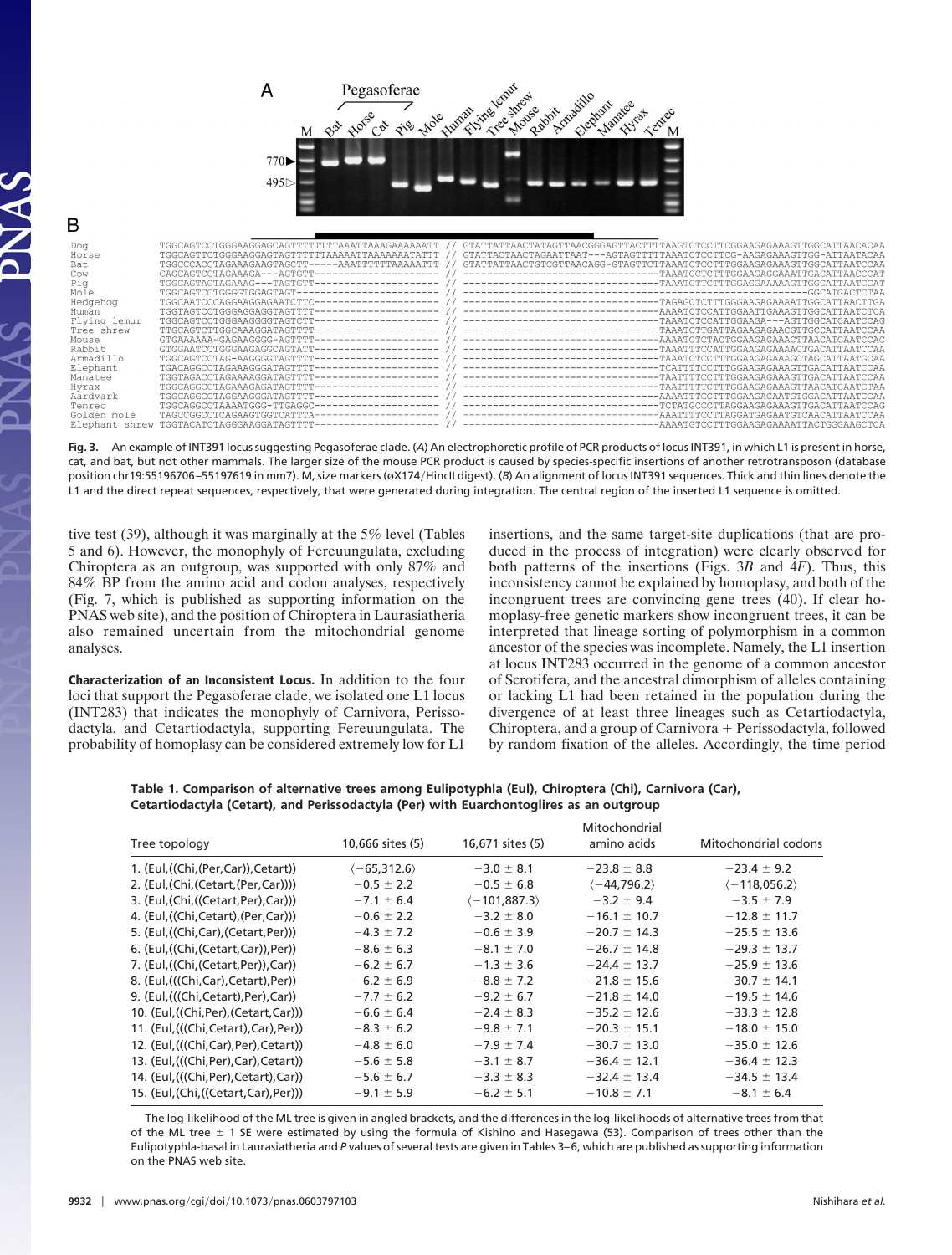in which the divergences occurred is relatively shorter than the coalescence time of the ancestral population (22, 40). Waddell *et al.* (8) proposed a likelihood analysis to estimate significance for the lineage supported by retroposon method. According to the estimation, the clade supported by four loci is statistically significant  $(P = 0.025;$  ref. 8) despite the existence of one incongruent locus. Therefore, it seems likely that the monophyly of Carnivora, Perissodactyla, and Chiroptera reflect the true species' relationships, and Fereuungulata (including Carnivora, Perissodactyla and Chiroptera) supported by one locus can no longer be considered a robust clade.

**Phylogenetic Positions of Perissodactyla and Chiroptera.** For one locus (INT189), the L1 insertion pattern indicated the monophyly of Carnivora and Perissodactyla (Figs. 2 and 4*G*). Although this clade, named Zooamata (41), is favored by recent molecular analyses of nuclear DNA, BP supports for the clade are relatively low in many cases (5). Although Schwartz *et al.* (30) provided one locus in which L1 is present in Carnivora and Perissodactyla but not in Cetartiodactyla, it is not enough to suggest the monophyly of Zooamata because it remains unknown whether the L1 is present or absent in the ortholog of Chiroptera. INT189 demonstrates the close relationship between Perissodactyla and Carnivora.

Regarding the phylogenetic position of Perissodactyla, an alternative hypothesis of Euungulata composed of Cetartiodactyla and Perissodactyla has also been proposed based on molecular analyses of concatenated nuclear DNA and mtDNA sequences (8). However, we did not isolate a locus that supports Euungulata, and instead, the five loci described above (INT165, INT265, INT382, INT391, and INT283) are obviously incompatible with this hypothesis. Therefore, Euungulata cannot be validated.

According to the molecular studies to date, including ours, Cetartiodactyla and Perissodactyla are included in Laurasiatheria, whereas other ungulates are in Afrotheria. Regarding Afrotheria, we have suggested that Tubulidentata is not close to the clade of Proboscidea  $+$  Sirenia  $+$  Hyracoidea (22). Furthermore, in the present study, we provided five loci that reject the monophyly of Cetartiodactyla and Perissodactyla. Therefore, the superordinal clade Ungulata proposed by morphological studies is polyphyletic in eutherian mammals, and the multiple morphological synapomorphic characters for the clade, such as those described by Shoshani and McKenna (2), must have independently evolved in each lineage.

## **Conclusion**

Together with a recent retroposon analysis by Kriegs *et al.* (42), we here confirm the three major superordinal clades of eutherian mammals (Euarchontoglires, Laurasiatheria, and Afrotheria) and the Boreoeutheria clade (Euarchontoglires + Laurasiatheria). Addressing relationships within Laurasiatheria, the first divergence of Eulipotyphla is strongly supported, indicating the monophyly of Scrotifera. For intrarelationships in Scrotifera, the monophyly of Carnivora, Perissodactyla, and Chiroptera is supported by four loci.

We also show that the extensive sequence analyses conducted to date do not provide enough resolution regarding interordinal relationships in Laurasiatheria. We reanalyzed the data from Murphy *et al.* (5) with the ML method, and a subset of the data (excluding indels and missing sites data) gave the L1 tree in Fig. 2 as the ML tree although the support of the Chiroptera Perissodactyla  $+$  Carnivora clade from the sequence analysis had only a 35% BP. However, our L1 insertion analysis was able to resolve this ambiguity, and we found an unexpected clade comprising Chiroptera, Perissodactyla, Carnivora, and Pholidota. Although Pholidota was not included in the present work, many other molecular studies (3–5, 8, 37) gave strong evidence for the Carnivora  $+$  Pholidota grouping. We propose the name Pegasoferae for this clade, because Pegasus refers to the flying horse (Chiroptera + Perissodactyla) in Greek mythology and Ferae refers to the monophyletic clade of Carnivora + Pholidota (41, 43). Interestingly, Waddell and Shelley (44) also obtained the Pegasoferae clade in the Bayesian maximum posterior probability tree (figure 10 of ref. 44) of their concatenated sequences of nuclear and mitochondrial genes, the data for which are mostly independent of Murphy *et al.* (5). Waddell and Shelley, however, did not give much attention to this finding.

The interordinal mammalian phylogeny presented here will contribute to the reconstruction of mammalian classifications and elucidation of the history of their diversification, including placement of extinct species. Furthermore, the discovery of an interordinal clade that links Chiroptera, Carnivora, and Perissodactyla will be useful for shedding light on the origin of each flying and hoofed mammal and the developmental mechanism of their morphological specialization from the inclusive viewpoints of paleontology, anatomy, and developmental biology.

## **Materials and Methods**

**Strategy for the L1 Insertion Method.** We collected all L1s present in short  $(< 2$  kb) introns from the annotated genomic database of four mammalian species (human, mouse, dog, and cow) according to the computational procedure shown in Fig. 1. First, we obtained annotated data files of the gene exon/intron structures (refFlat) and repetitive elements (chr\*\_rmsk; output of REPEATMASKER) for each species, human (data version hg16), mouse (mm4), dog (canFam1), and cow (bosTau1), from University of California Santa Cruz Genome Bioinformatics  $(\text{http://genome.ucsc.edu)}$  (45). The data for the L1MA and L1MB subfamilies were extracted from the annotation files on repetitive elements because these subfamilies have been suggested to have propagated 50–150 million years ago, thereby covering the divergence period of the major eutherian orders (24, 46). By comparing the annotation data of genes with those of L1, information on L1s that are present in introns  $\leq 2$  kb was collected. Next, we extracted the sequences of the introns and the 3' and 5' flanking exons from whole genomic sequence databases. Thus, we obtained 1,273, 662, 1,499, and 1,057 intronic loci, which included members of L1MA or L1MB subfamilies, from human, mouse, dog, and cow databases, respectively. For mouse, we also screened for MLT sequences, namely mammalian LTR-retrotransposons, in short introns.

To determine the presence or absence of L1 sequences among mammalian species, we selected 90, 30, 41, and 31 L1 loci from human, mouse, dog, and cow, respectively, to perform interexonic PCR. The species samples and databases that we used in this study are shown in Table 7, which is published as supporting information on the PNAS web site. The primer sequences used for each locus are shown in Table 8, which is published as supporting information on the PNAS web site. All PCR products were sequenced, and the presence or absence of L1 was confirmed as shown in Table 2. The sequences determined in this study have been deposited in GenBank (accession nos. AB258671–AB258977).

**Reanalysis of a Large Gene Sequence Data Set.** The data set of Murphy *et al.* (5), consisting primarily of nuclear gene sequences, was reanalyzed with particular attention to the relationships within Laurasiatheria by using Euarchontoglires as an outgroup. We used sequences from the following 17 species: (*i*) Chiroptera, phyllostomid microbat, free tailed bat, and rousette fruit bat; (*ii*) Perissodactyla, horse and rhinoceros; (*iii*) Cetartiodactyla, dolphin, hippopotamus, and pig; (*iv*) Carnivora, cat and caniform, (*v*) Eulipotyphla, mole and shrew; and (*vi*) outgroup (Euarchontoglires), sciurid, mouse, pika, strepsirrhine, and human. The data were analyzed in two different ways, either including or